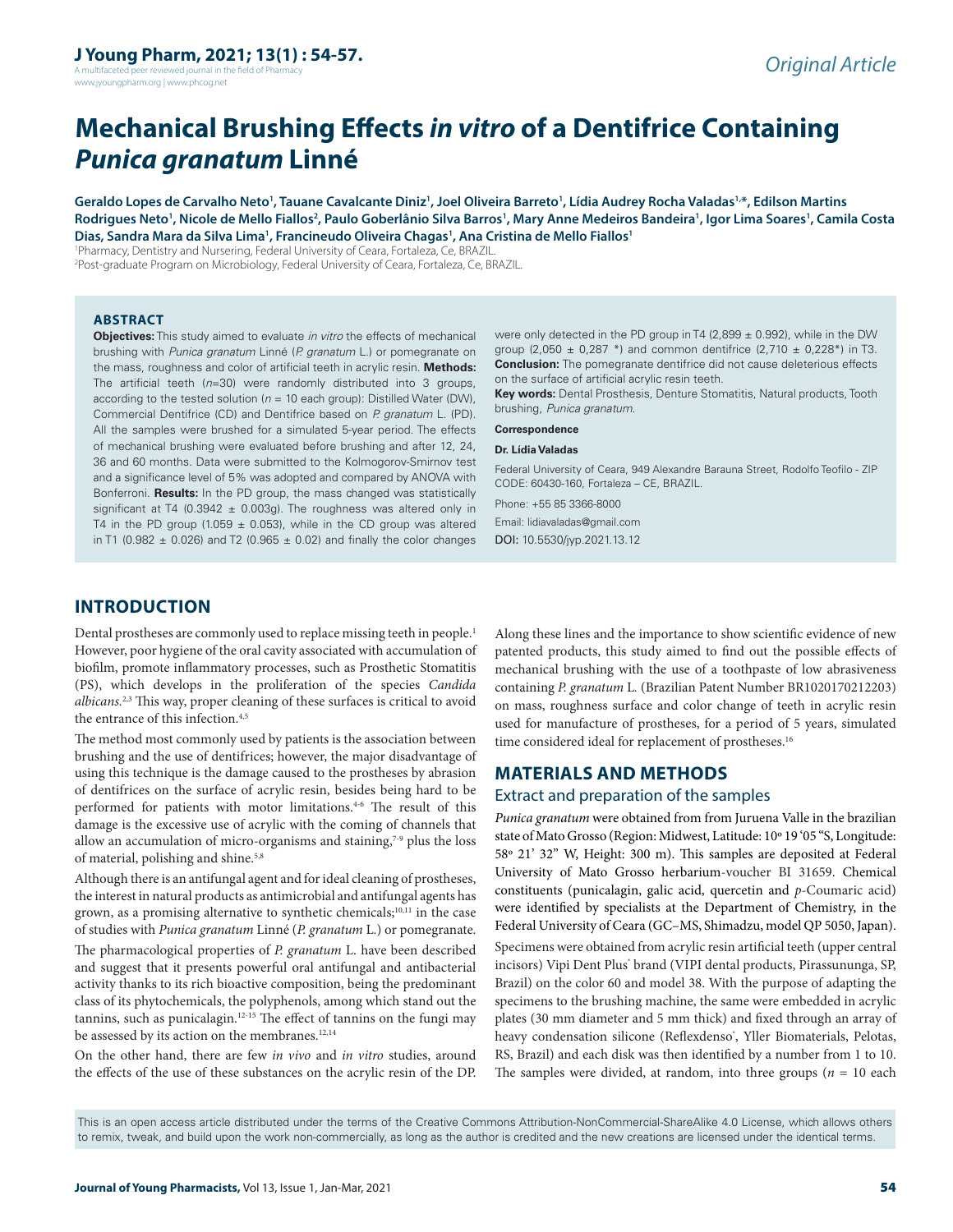group), according to the substance tested: distilled water (DW); *Punica granatum* Dentifrice (PD) and control dentifrice (CD).

The following toothpastes were tested:

Punica Dentifrice (PD)

The dentifrice was handled by the Pharmacy School of the University Center of Catholic College located in the city of Quixada in the Brazilian state of Ceara, Brazil. For this purpose we have used micronized Calcium carbonate for reduction of abrasiveness of the final product, as well as Pharmaceutical Excipients as glycerin, hydroxyethylcellulose, sodium lauryl sulfate, sodium saccharin and menthol. In addition the *Punica granatum* glycolic extract was incorporated to a final concentration of 6.25%.

• Control Dentifrice (CD)

As control, there was used commercial dentifrice Even<sup>®</sup> (Industries Assembled Raymundo da Fonte S/A, Vila Torres Galvão Paulista, PE, Brazil), whose composition is: fluorine, glycerin, sodium saccharin, carboxymethylcellulose, sorbitol, sodium silicate, tetrasodium pyrophosphate, methylparaben, propylparaben, calcium carbonate, sodium lauryl sulfate, flavor, water, sodium monofluorophosphate.

#### Groups

The samples  $(n=30)$  were composed of acrylic artificial teeth were randomly distributed into 3 groups ( $n = 10$ ), each one being numbered from 1 to 10.

DW = Compost by teeth that have been brushed with distilled water.

PD = Composed by the group of teeth that have been brushed with *P. granatum* L dentifrice*.*

 $CD = Composed$  by the group of teeth that have been brushed with commercial dentifrice Even<sup>\*</sup>.

## Brushing test

Soft brushes were used (Medfio<sup>\*</sup>, Medfio Dental Articles Industry and Trade Ltd., Pinhais, PR, Brazil) with soft nylon bristles, containing 34 separate tufts. The cables were cut for these brushes to be engaged in shoes brushing machine.

Before and after the brushing test, acrylic teeth were taken to an ultrasonic tub (Unique,- Ultracleaner 1400°, Indaiatuba, São Paulo, Brazil), during 5 min, immersed in distilled water and then dry with absorbent paper and reseated in the matrix, with the purpose of remove any residues.

For the test, the samples were placed on simulation machine of brushing (Elquip-MSEI<sup>\*</sup>, São Carlos, São Paulo, Brazil). There were simulated five years of brushing, when 12 months of brushing matched 17,800, with 200g load on the surface of the samples with excursion amplitude of movements in 20mm with a speed of 4.5 movements per second.<sup>17</sup>

## Preparation of solutions

It was prepared a suspension with 100 mL of distilled water and 100 mL of each toothpaste (ratio 1:1), under temperature of 23°C, in order to simulate the dilution that occurs in the mouth by the saliva and, as a result, reduce the friction action. As soon as diluted, the toothpaste was placed in injection needles adapted to the brushing machine (Elquip-MSEI°).

Preparations of the solution were included in 20mL needles and taken to brushing machine (Elquip-MSEI®). The machine has been regulated to be injected the solution used in each group during 4 sec; every 30 sec and the temperature of brushing will be kept at 37°C.

#### Analyses

The analyses of the samples were done before the test of brushing (T0) and after intervals of 12 (T1), 24 (T2), 36 (T3) and 60 months (T4), months of simulated brushing by performing five tests. The surface roughness and color stability were measured on vestibular surfaces.

## Evaluation of Mass

There was used a precision weighing-machine (Bel Engineering<sup>\*</sup>, Piracicaba, SP, Brazil) to gauge the initial mass of each sample and assess if the frequent brushing would lead to change of the mass. The weighingmachine (Bel Engineering<sup>®</sup>) was calibrated before each reading. The mass variation (pm) was calculated in grams (g), by *pm=m1-m2*, where *m1* is the initial weight and *m2* the final weight presented after brushing the tested substances.

Readings were performed before and after each brushing with the different substances, being before dried with absorbent sheets of paper for elimination of moisture present on the surface; and, from the obtained values there were calculated the variations for each situation.

## Surface roughness

To assess there were conducted three readings far between in 3 mm on the surface of each more flat sample. Since, there was recovered from an arithmetic average of the standard deviations of profile roughness with the aid of the roughness tester (Hommel Tester T1000® , Jenoptik, Jena, Thuringia, Germany). The roughness tester (Hommel Tester T1000°) was programmed to move a diamond tip (5 μm of radius), following a rectilinear path of 4.8 mm long, during 10 sec.

## Color stability

It was used for reading the portable spectrophotometer (Vita Easyshade<sup>®</sup>, Vita Zahnfabrik h. Rauter GmbH and Co, Germany). It was applied to quantify the magnitude of difference ΔE relationship colorimetric (ΔE  $= [(\Delta L^*)2 + (\Delta a^*)2 + (\Delta b^*)2]$  1/2, in which L<sup>\*</sup> represents lightness,  $a^*$ means the chromaticity red-green and b\* chromaticity blue-yellow) of each specimen, using the default Note recommended by the C.I.E. (*Commission Internationale de l'Éclairage*), after periods of brushing, compared to its initial parameters. We used a white apron, a jig-assisted condensation silicone (Reflexdenso<sup>\*</sup>) to ensure the setting of reading in the center of each sample before and after the sinking and keep out ambient light. ΔE values less than 1 are considered as no appreciable by the human eye; between 1 and 3.3, noticeable by specialized observers, larger than 3.3, noticeable for lay observers. Variations above 3.3 were pointed to as clinically unacceptable.<sup>18,19</sup>

## Statistical analysis

Data was tabulated in Microsoft Excel<sup>®</sup> (Microsoft, Redmond, Washington, USA) and exported to the software GraphPad Prism 5.0® (GraphPad Software, Inc., La Jolla, California, USA) at which the analyses were conducted adopting a confidence of 95%.

The data were expressed in the form of average and standard error of the mean (Kolmogorov-Smirnov test,  $p < 0.05$ ) and compared by means of ANOVA tests 1-way and 2-way ANOVA for repeated measures, both followed by Bonferroni post-test.

# **RESULTS**

## Evaluation of Mass

The isolated effect of brushing on mass of specimens can be observed in the groups brushed with distilled water, with maintenance of the mass. The Group CD, maintenance of initial mass until T2. There was a significant increase in the mass of specimens in the CD group, from T3. Brushing with dentifrice the pomegranate base promoted significant changes from T1 to the end of the period evaluated (Table 1).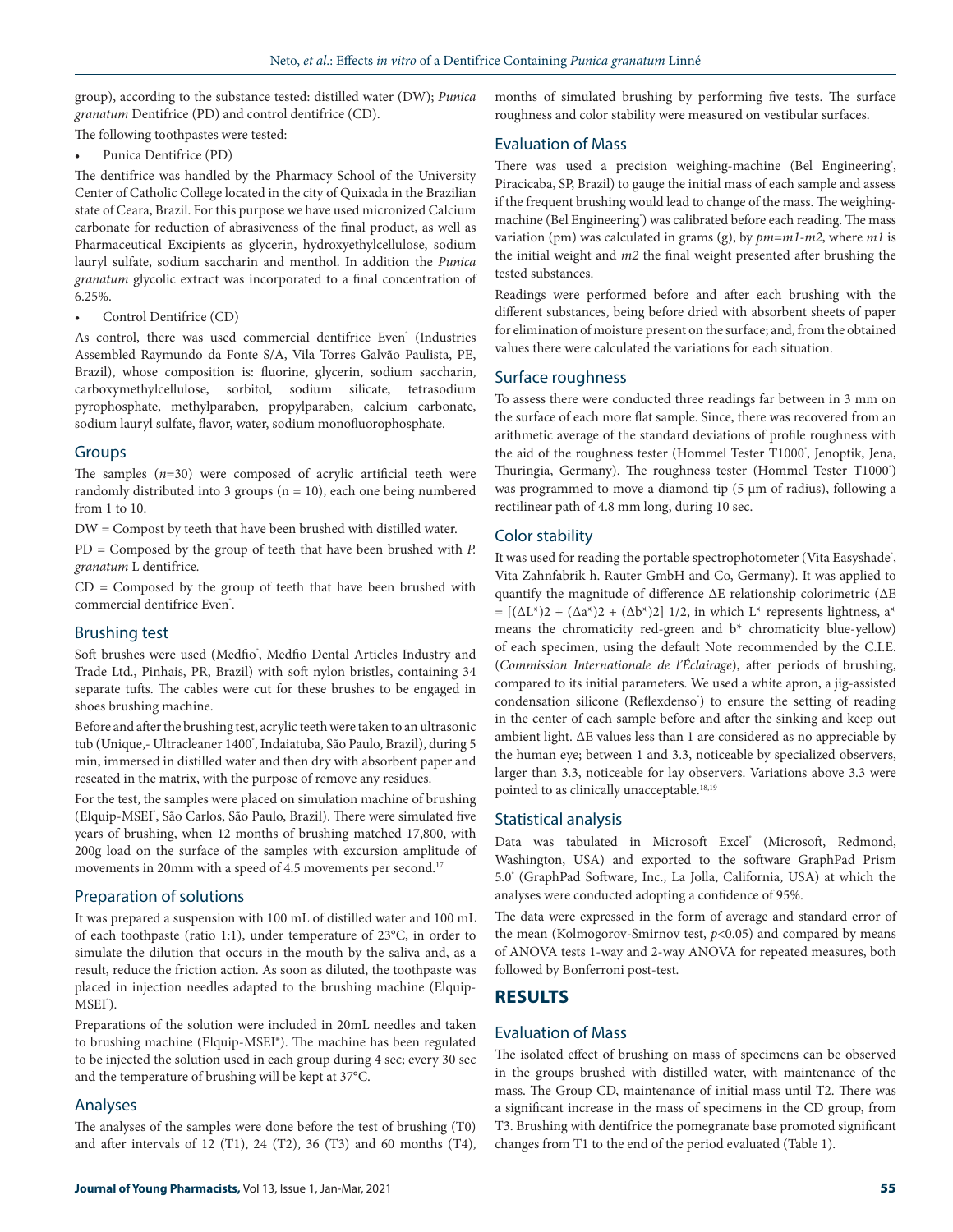#### Surface roughness

According to Table 2, the DW group suffered a discreet significant increase of roughness only in T2. The CD Group showed a significant increase after brushing on T1 and T2. In the PD group, brushing with pomegranate extract caused an increase of roughness on T4 rating, significantly higher compared to the same evaluation in the DW group in the same period. Significant difference was observed between the groups throughout the ages.

#### Color stability

According to Table 3, the DW group experienced a significantly higher color change in T3 (Table 3). A similar pattern of darkening of color could be observed in the CD group in the period T3 (Table 3). The subjects brushed with pomegranate extract keeps staining of specimens for longer; however it was observed a significant increase in the value of ΔE in the evaluation of five years (Table 3).

#### **DISCUSSION**

The loss of mass (weight) and surface roughness are the most common methods of analysis of abrasion resistance.<sup>20</sup> The Group of distilled water there was no loss of mass. Corroborating this study, de Freitas and Paranhos *et al.* (2006), assessed the resistance to abrasion of teeth of acrylic resin front of dentifrices and not specific to dental hygiene and distilled water. The study demonstrated that all dentifrices have caused loss of mass, while distilled water caused minimal loss of mass.21 Policastro *et al.* (2016), observed in his survey about artificial teeth mass loss when subjected to different methods of brushing, using commercial dentifrices (Colgate) and coconut soap. After one year of follow-up, in

**Table 1: Average results (± standard error) for mass, in grams, according to the treatment.**

|                              | <b>Distilled</b><br><b>Water</b> | <b>Commercial</b><br><b>Dentifrice</b> | Pomegranate<br><b>Dentifrice</b> | <i>p</i> -Value<br>b |
|------------------------------|----------------------------------|----------------------------------------|----------------------------------|----------------------|
| T <sub>0</sub>               | $0.3888 + 0.003$                 | $0.3865+0.003$                         | $0.3901 + 0.003$                 | 0.411                |
| T1                           | $0.3903 + 0.003$                 | $0.3875 + 0.003$                       | $0.3933 \pm 0.003*$              |                      |
| T <sub>2</sub>               | $0.3901 + 0.003$                 | $0.3876 + 0.003$                       | $0.3925+0.003*$                  |                      |
| T <sub>3</sub>               | $0.3909 + 0.003$                 | $0.3888 + 0.003*$                      | $0.3944 + 0.003*$                |                      |
| T <sub>4</sub>               | $0.3899 + 0.003$                 | $0.3872 + 0.003*$                      | $0.3942 + 0.003*$                |                      |
| <i>p</i> -Value <sup>a</sup> | 0.771                            | < 0.001                                | < 0.001                          |                      |

\**p*<0.05 versus T0, (*n* = 10)

a ANOVA-1-way for repeated measures/Bonferroni

**b** ANOVA-2-way for repeated measures/Bonferroni

#### **Table 2: Average results (± standard error) for roughness in µm, according to the treatment.**

|                          | <b>Distilled Water</b> | Commercial<br><b>Dentifrice</b> | Pomegranate<br><b>Dentifrice</b> | p-Value <sup>b</sup> |
|--------------------------|------------------------|---------------------------------|----------------------------------|----------------------|
| T <sub>0</sub>           | $0.0.848 + 0.032$      | $0.0773 + 0.024$                | $80.806 \pm 0.041$               | 0,016<br>$\Omega$    |
| T1                       | $0.950 + 0.025$        | $0.982 + 0.026*$                | $0.974 + 0.037$                  |                      |
| T <sub>2</sub>           | $0.0.972 + 0.029*$     | $0.965 + 0.024*$                | $0.905 + 0.031$<br>$\Omega$      |                      |
| T <sub>3</sub>           | $0.0.933 + 0.027$      | $0.897+0.032$                   | $0.938 + 0.030$<br>$\Omega$      |                      |
| T <sub>4</sub>           | $0.0.897 + 0.026$      | $0.0.932+0.035$                 | $0.059 \pm 0.053$ *†<br>1        |                      |
| p-<br>Value <sup>a</sup> | $\Omega$<br>0.011      | 0.001<br>< 0                    | 0,001<br>< 0                     |                      |

\**p*<0.05 versus T0, †*p*<0, 05 versus water group in the same time; (*n* = 10) a ANOVA-1-way for repeated measures/Bonferroni

**b** ANOVA-2-way for repeated measures/Bonferroni

brushed with dentifrice and soap, there were found losses ranging from 0.1% to 0.9% and 0.09% to 0.2% of initial weight, respectively.<sup>20</sup>In this study, the results obtained by analyses carried out concerning the mass indicated that brushing during five years of simulated specimens with herbal dentifrice hydroalcoholic extract of pomegranate to 6.25%, not promoted mass loss of artificial resin teeth Acrylic (*p*>0.005). With respect to specimens brushed with distilled water, both intra and intergroup analysis, it has not been possible to observe significant mass change corroborating with the data obtained in other studies.<sup>20,21</sup> However, with respect to dentifrices tested, when on intra-group comparison, it was found that brushing artificial teeth of acrylic resin a discrete mass gain, in a maximum period of five years, simulated ranging from 0.1% 0.5% 0.6% CD group and the 1.1% in Group PD brushed with the dentifrices. Low abrasiveness of dentifrices tested in this study could be proven by the absence of mass loss of specimens of the CD groups and PD. In this sense, one can deduce that the low abrasiveness of dentifrices may have contributed, albeit indirectly, to the discrete mass gain observed. In this way, this mass gain could be interpreted as resulting from an accumulation on the surface of the artificial teeth of Glycerin, humectant substance present in dentifrices. However, it is important to note that the percentage gain observed in PD group, was just over 1% and clinically irrelevant.

Regarding roughness, Roselino *et al.* evaluated the effect of tooth brushing (Colgate Luminous White (CLW), Close Up White Now (CWN) and Trihydral (THD) and a dentifrice based on *Recinus communis* (castor bean) in artificial teeth. The study concluded that there were no significant alterations, intra or intergroup, of the roughness for any of the dentifrices tested.22 Tanaka *et al*. in 2013 examined the abrasive and cleaning effects of melamine foam and other cleaning agents on the surfaces of artificial composite dental specimens and observed a significant increase in roughness in the treated samples with conventional water and dentifrice.<sup>23</sup> In the present study, statistically significant alterations were observed in the roughness of the artificial teeth in the statistical analyzes performed in the 3 groups tested, however this result is expected by the natural wear of the prosthesis by the friction of the toothbrush itself. The data obtained from the intragroup analyzes indicated that the significant alterations in the roughness of the artificial acrylic resin teeth were more marked in the groups of teeth brushed with CD and DW, since they occurred in the first year and second year respectively. The teeth of the PD group, differently, only showed significant change in roughness after 5 years of simulated brushing, which generally corresponds to the useful life of prosthesis.<sup>24</sup> The results of the roughness analysis suggest that the dentifrice formulation tested presented a minimum degree of abrasiveness and did not promote any deleterious effect on the surface of the artificial tooth. This finding allows us to infer that this low abrasiveness of the dentifrice based on pomegranate extract

| Table 3: Results of average ( $\pm$ standard error) for $\Delta E$ , in different |
|-----------------------------------------------------------------------------------|
| periods in relation to the baseline, according to the treatment.                  |

|                            | <b>DiDistilled</b><br><b>Water</b> | <b>Commercial</b><br><b>Dentifrice</b> | Pomegranate<br><b>Dentifrice</b> | p-Value <sup>b</sup> |
|----------------------------|------------------------------------|----------------------------------------|----------------------------------|----------------------|
| T <sub>0</sub>             | $0.000+0.000$                      | $0.000+0.000$<br>$\Omega$              | $0.000+0.000$<br>$\Omega$        | 0.434                |
| T1                         | $1.1.196 \pm 0.215$                | $1.582+0.183$                          | $1.882 + 1.127$                  |                      |
| T <sub>2</sub>             | $1.423 + 0.199$                    | $1.1.599 + 0.235$                      | 2. $2.430 \pm 1.006$             |                      |
| T <sub>3</sub>             | $2.050+0.287*$                     | 2. $2.710+0.228*$                      | $2.2.403+0.984$                  |                      |
| T <sub>5</sub>             | 1 11.560 + 0.216                   | $2.2330+0.206$                         | 2. $2.899 \pm 0.992$ *           |                      |
| Value <sup>a</sup><br>$p-$ | <0<0.001                           | < 0.001                                | 0.001<br>$\Omega$                |                      |

\**p*<0.05 versus T1, (*n* = 10)

a ANOVA-1-way for repeated measures/Bonferroni

**b** ANOVA-2-way for repeated measures/Bonferroni